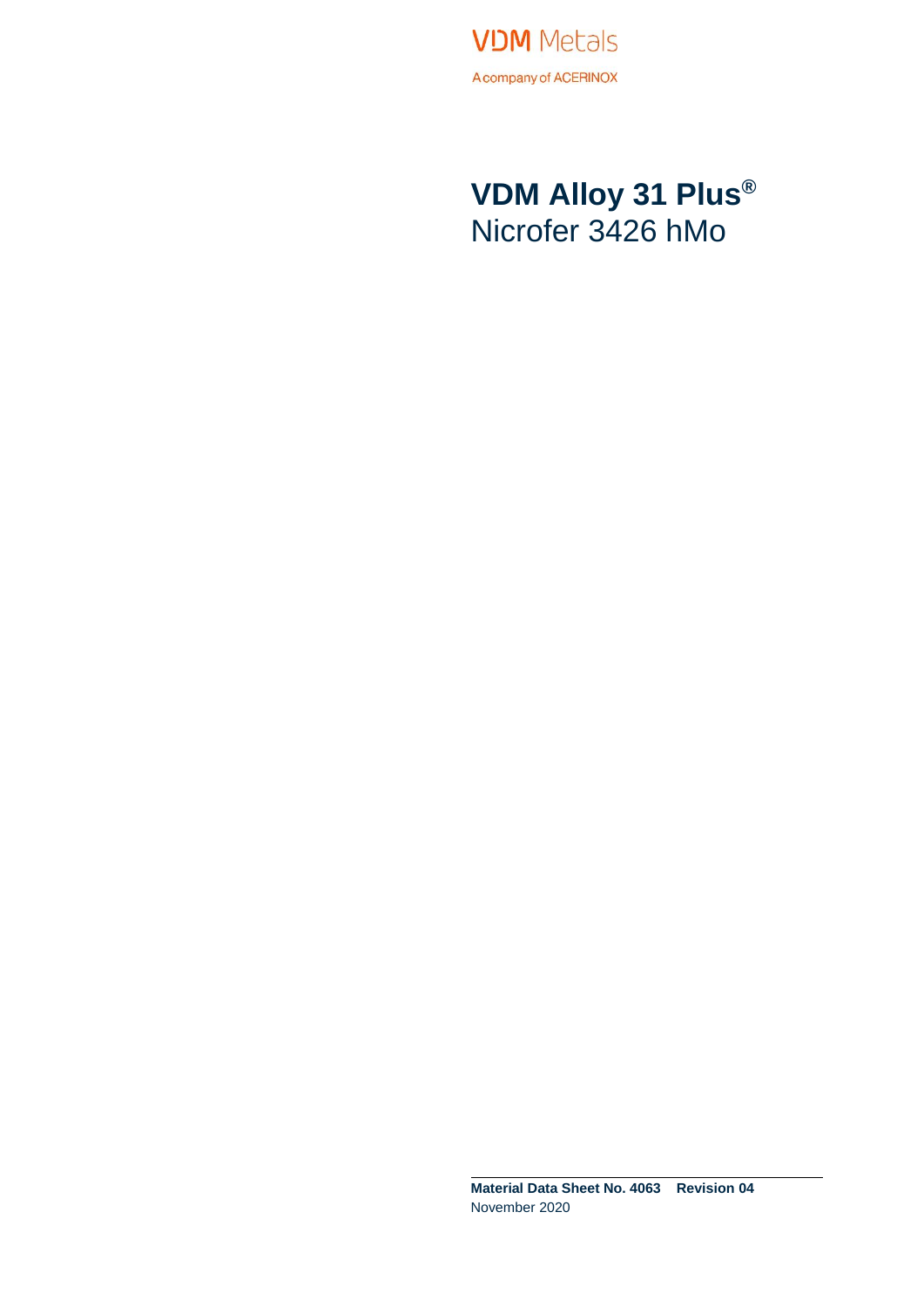### **VDM Alloy 31 Plus®** Nicrofer 3426 hMo

VDM Alloy 31 Plus® is a Nickel-Iron-Chromium-Molybdenum alloy with a controlled addition of nitrogen. For an improved metallurgical stability the alloy has an optimized nickel content compared to VDM® Alloy 31.

VDM Alloy 31 Plus® is characterized by:

- high corrosion resistance similar to VDM<sup>®</sup> Alloy 31
- improved lower solution annealing temperature
- excellent corrosion resistance to sulfuric acids
- excellent corrosion resistance to phosphoric acids
- ease of working and processing
- good weldability
- approval for pressure vessels according to ASME Code Section VIII Div 1; Section VIII Div 2, Class 1 applications

#### **Designations**

| <b>Standard</b>                                 | <b>Material designation</b> |
|-------------------------------------------------|-----------------------------|
| D                                               | 2.4692                      |
| <b>ISO</b><br><b>Contract Contract Contract</b> | NiFeCr27Mo6CuN              |
| <b>UNS</b>                                      | N08034                      |

#### **Standards**

| <b>Product form</b>                | <b>ASTM</b>                  | <b>VdTUEV</b> | <b>Others</b>        |
|------------------------------------|------------------------------|---------------|----------------------|
| <b>Strip</b>                       | B 625                        | 583           | ASME Code Case 2991* |
| Sheet and plate                    | B 625                        | 583           | ASME Code Case 2991* |
| Rod and bar                        | <b>B</b> 581<br><b>B</b> 649 |               | ASME Code Case 2991* |
| Wire                               | <b>B</b> 649                 |               |                      |
| Forging                            | <b>B</b> 564                 |               | ASME Code Case 2991* |
| *Valid for Solution Annealed alloy |                              |               |                      |

Table 1 – Designations and standards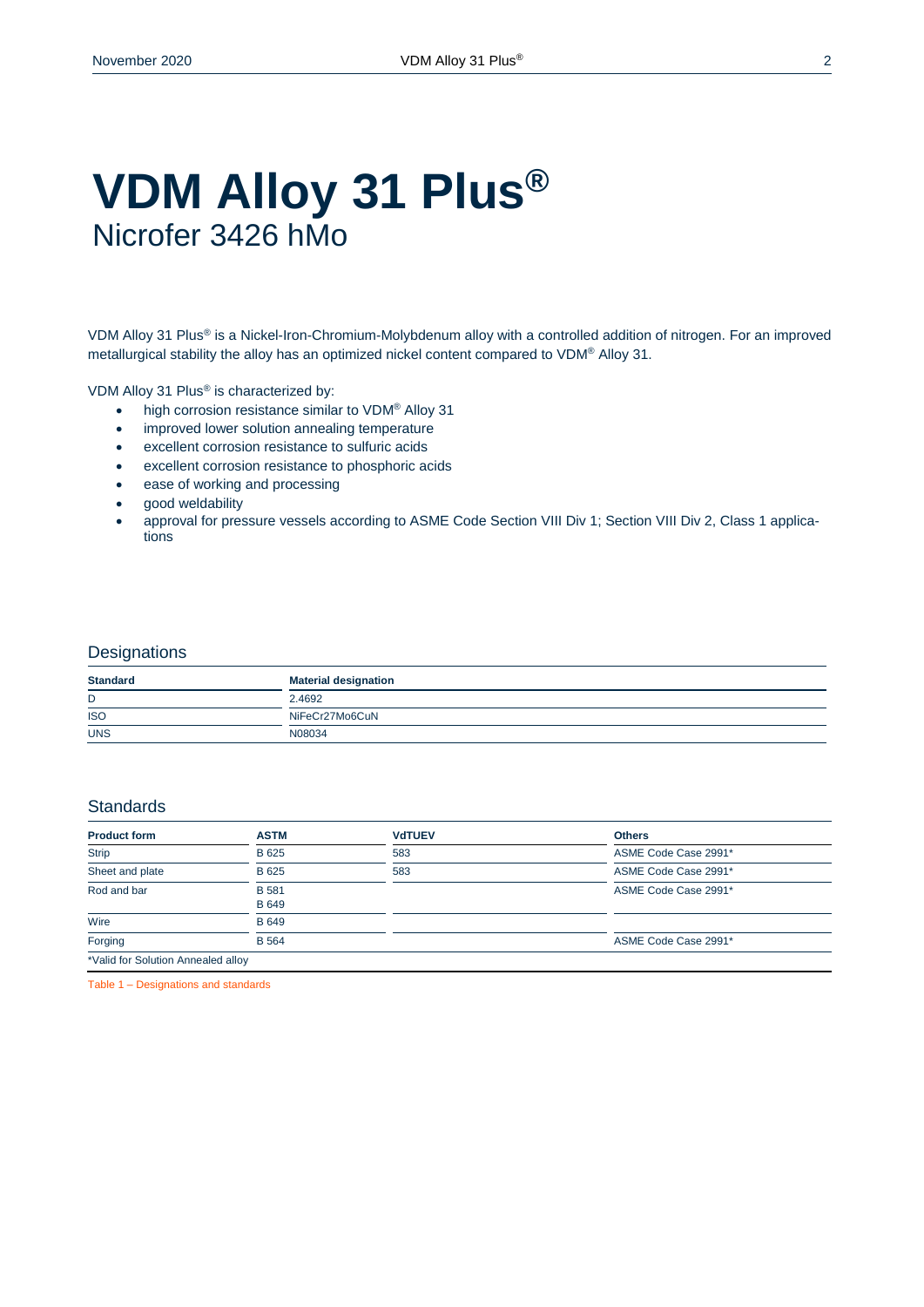# **Chemical composition**

|      | .<br>Νı        |                        |         |      |    | Mn  |                | Mс      | ◡   |                |               |  |
|------|----------------|------------------------|---------|------|----|-----|----------------|---------|-----|----------------|---------------|--|
| Min. | $\sim$<br>uu.u | 0 <sub>0</sub><br>ZU.V |         |      |    | . . |                | o.u     | v.J |                |               |  |
| Max. | OE.<br>oo,u    | 67                     | balance | 0.01 | U. | - ט | $\sim$<br>0.02 | $\cdot$ | .   | $\sim$<br>0.Z. | $\sim$<br>v.v |  |

Table 2 – Chemical composition (%)

# **Physical properties**

| <b>Density</b>                                      | <b>Melting range</b>            | Relative magnetic permeability at 20 °C (68 °F) |
|-----------------------------------------------------|---------------------------------|-------------------------------------------------|
| 8.08 g/cm <sup>3</sup> (0.292 lbs/in <sup>3</sup> ) | 1,350-1,370 °C (2,460-2,500 °F) | .001                                            |
| at 20 $°C$ (68 $°F$ )                               |                                 |                                                 |

| <b>Temperature</b> |     | Specific heat capacity |                                                         | <b>Thermal conductivity</b> |                                                | <b>Modulus of elasticity</b> |           | Average linear expansion<br>coefficient |                                   |
|--------------------|-----|------------------------|---------------------------------------------------------|-----------------------------|------------------------------------------------|------------------------------|-----------|-----------------------------------------|-----------------------------------|
| °C                 | °F  | J<br>$Kq \cdot K$      | <b>Btu</b><br>$\overline{\mathsf{lb} \cdot \mathsf{P}}$ | W<br>$m \cdot K$            | $Btu \cdot in$<br>sq. ft $\cdot$ h $\cdot$ ° F | GPa                          | $106$ psi | $10^{-6}$<br>$\overline{\mathbf{K}}$    | $10^{-6}$<br>$\overline{\cdot}$ F |
| 20                 | 68  | $431^{1}$              | 0.103 <sup>1</sup>                                      | $10.3^{1}$                  | $5.95^{1}$                                     | 199                          | 28.9      | $14.3^{1}$                              | $7.94^{1}$                        |
| 100                | 212 | 447                    | 0.107                                                   | 11.6                        | 6.70                                           | 195                          | 28.3      | $14.8^{1}$                              | $8.22^{1}$                        |
| 200                | 392 | 468                    | 0.112                                                   | 13.4                        | 7.74                                           | 189                          | 27.4      | 15.4                                    | 8.56                              |
| 300                | 572 | 480                    | 0.115                                                   | 14.9                        | 8.61                                           | 181                          | 26.3      | 16.0                                    | 8.89                              |
| 400                | 752 | 488                    | 0.117                                                   | 16.3                        | 9.42                                           | 174                          | 25.2      | 16.3                                    | 9.06                              |
| 500                | 932 | 488                    | 0.117                                                   | 17.6                        | 10.17                                          | 168                          | 24.4      | 16.3                                    | 9.06                              |
| 1) Extrapolated    |     |                        |                                                         |                             |                                                |                              |           |                                         |                                   |

Table 3 – Typical physical properties of VDM Alloy 31 Plus® at room temperature and elevated temperatures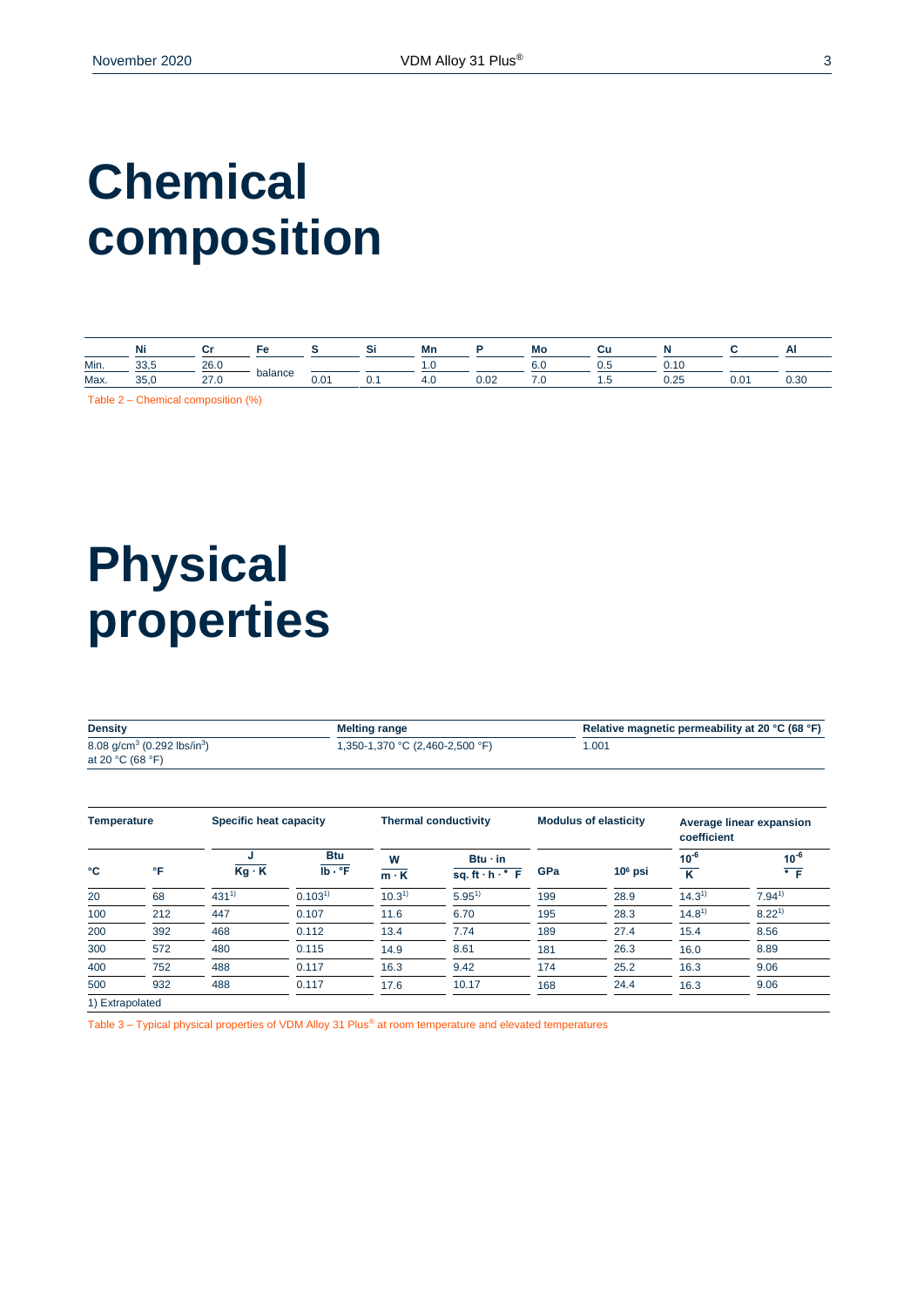# **Microstructural properties**

VDM Alloy 31 Plus® has a face-centered cubic structure. The nitrogen and nickel content reduces the tendency for precipitation of intermetallic phases and stabilizes the austenitic microstructure.

# **Mechanical properties**

The data for the 0.2 % yield strength  $R_{p0.2}$ , 1.0 % yield strength  $R_{p1.0}$ , elongation at fracture A<sub>5</sub>, A<sub>80</sub> and notch impact toughness KV<sup>2</sup> are minimum values. They apply for the solution-annealed and quenched condition independent of the sampling location and the sample position for the sample direction longitudinal (l) and transverse (q).

| <b>Temperature</b> |     | <b>Yield strength</b> |      | <b>Yield strength</b> |      | <b>Tensile strength</b> |             | <b>Elongation</b> |
|--------------------|-----|-----------------------|------|-----------------------|------|-------------------------|-------------|-------------------|
|                    |     | $R_{p,0.2}$           |      | Rp <sub>1.0</sub>     |      | $R_m$                   |             | А                 |
| °C                 | ∘⊏  | <b>MPa</b>            | ksi  | <b>MPa</b>            | ksi  | <b>MPa</b>              | ksi         | $\%$              |
| 20                 | 68  | 280                   | 40.6 | 310                   | 45   | 650 to 850              | 94.3 to 123 | -40               |
| 100                | 212 | 210                   | 30.5 | 240                   | 34.8 |                         |             |                   |
| 200                | 392 | 180                   | 26.1 | 210                   | 30.5 |                         |             |                   |
| 300                | 572 | 165                   | 23.9 | 195                   | 28.3 |                         |             |                   |
| 400                | 762 | 150                   | 21.8 | 180                   | 26.1 |                         |             |                   |
| 500                | 932 | 135                   | 19.6 | 165                   | 23.9 |                         |             |                   |

Table 4 – Mechanical short-term properties at room and elevated temperatures for the product form plate, plate thickness ≤ 30mm (minimum value)

#### ISO V-notch impact energy

Average value, room temperature: ≥ 150 J

Average value, -196 °C (-320.8 °F): ≥ 110 J

Cut axis perpendicular to the surface, sheet thickness ≤ 30 mm average value from 3 samples. The minimum average value may only fall below by a single value, namely no more than 30%. These values only apply for normal samples according to DIN EN ISO 148-1. For undersized samples according to DIN EN ISO 148-1, the minimum values indicated for the notch impact toughness linear to the sample cross-section in the gap must be reduced. For undersized samples < 5 mm according to DIN EN ISO 148-1, the values for the individual case must be agreed separately with the manufacturer. The values also apply for the heat affected zone in welded joints.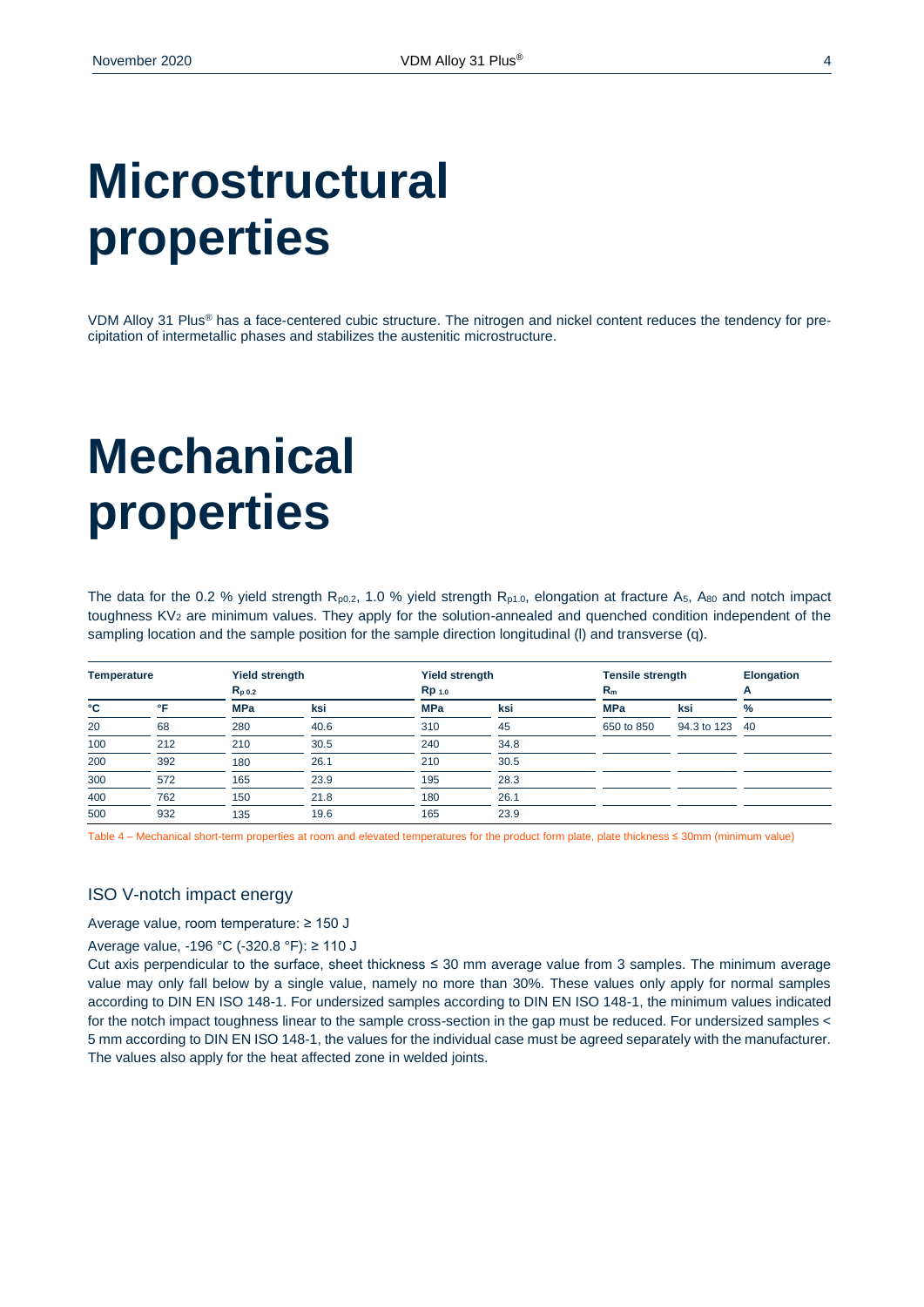### **Corrosion resistance**

The material is resistant to inter-crystalline corrosion in the delivery condition and when welded according to the test procedure according to ASTM-G 28, Method A. The corrosion rate determined via the mass loss according to ASTM-G 28, Method A (test period 24 hours), is maximum 0.5 mm/a (0.020 mpy) in the delivery condition and when welded. A very good resistance is also provided against crevice corrosion and pitting. The corrosion resistance is comparable with the material VDM® Alloy 31.

# **Fields of application**

Typical fields of application for VDM Alloy 31 Plus® are:

- Chemical processes with sulfuric acid
- Treatment of sulfuric acids from waste
- Components for flue gas desulfurization plants
- Clad tanks
- Plants for the production of phosphoric acid via the wet digestion process
- Ocean water and brackish water applications
- Evaporation and crystallization of salts
- Pickling plants for sulfuric acid and for nitric-hydrofluoric acid
- Hydrometallurgy, e.g. digestion of laterite ores in the HPAL process
- Fine chemicals, special chemicals and organic acids
- Components for the cellulose and paper industry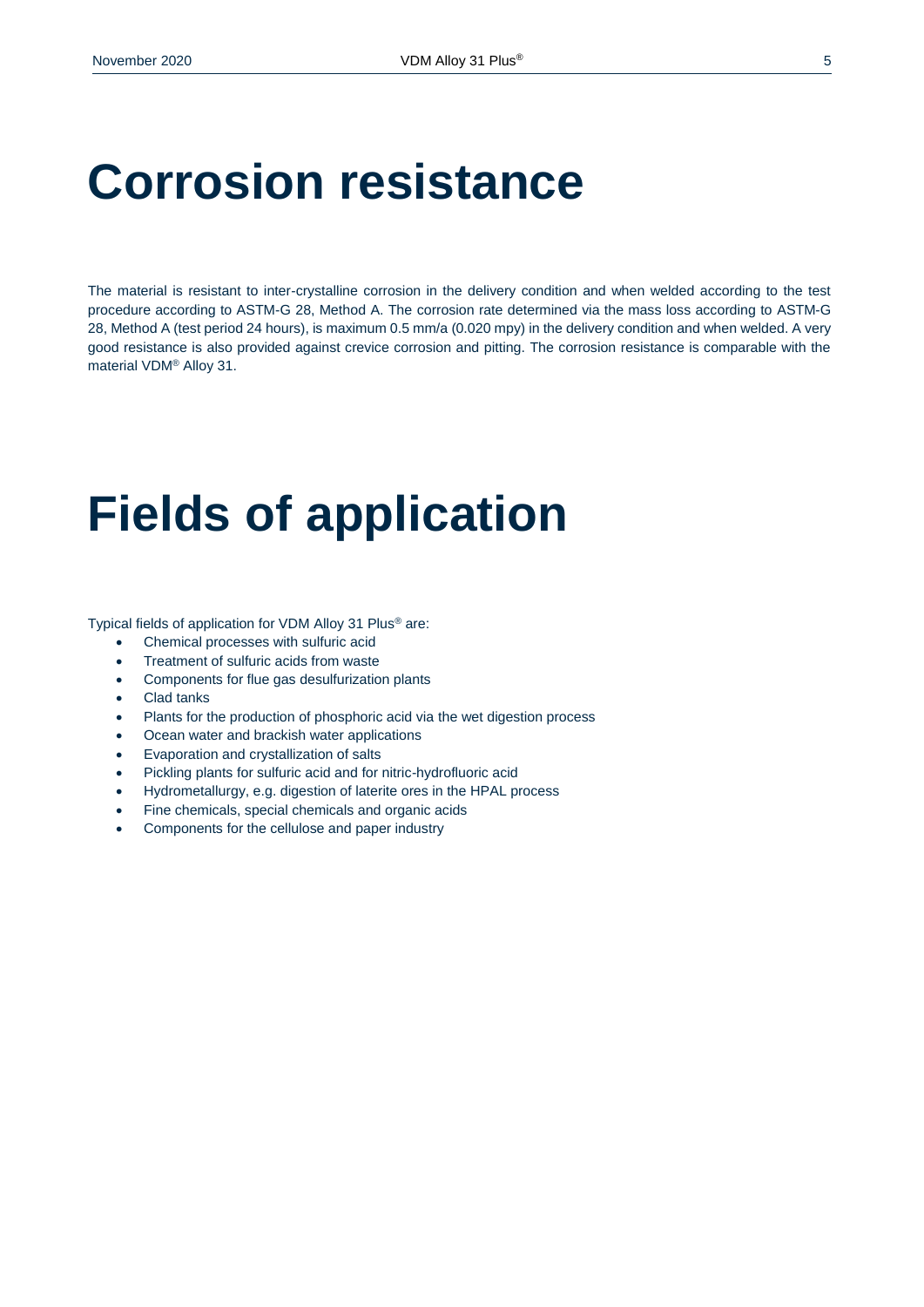## **Fabrication and heat treatment**

VDM Alloy 31 Plus® can be easily formed both hot and cold and can also be machined.

#### **Heating**

It is important that the workpieces are clean and free of any contaminants before and during heat treatment. Sulfur, phosphorus, lead and other low-melting-point metals can result in damage during the heat treatment of the material. This type of contamination is also contained in marking and temperature-indicating paints or pens as well as in lubricating grease, oils, fuels and similar materials. The sulfur content of fuels must be as low as possible. Natural gas should contain less than 0.1% by weight of sulfur. Heating oil with a maximum sulfur content of 0.5% by weight is also suitable. Electric furnaces are to be preferred due to precise temperature control and lack of contaminants due to fuel. The furnace atmosphere should be set between neutral and slightly oxidizing and should not change between oxidizing and reducing. The workpieces must not come in direct contact with flames.

#### **Hot forming**

VDM Alloy 31 Plus® should be hot-formed in a temperature range of 1,200 to 1,050 °C (2,192 to 1,922 °F) with subsequent rapid cooling in water or in air. For heating up, workpieces should be placed in a furnace that has been heated up to the maximum hot-forming temperature (solution annealing temperature). Once the furnace has reached its temperature again, the workpieces should remain in the furnace for around 60 minutes per 100 mm (3.94 in) of thickness. After this, they should be removed from the furnace immediately and formed within the temperature range stated above, with reheating necessary once the temperature reaches 1,050 °C (1,922 °F). Heat treatment after hot forming is recommended in order to achieve optimal properties.

#### **Cold forming**

The workpieces should be in the annealed condition for cold forming. VDM Alloy 31 Plus<sup>®</sup> has a significantly higher work hardening rate than other widely used austenitic stainless steels. This must be taken into account during the design and selection of forming tools and equipment and during the planning of forming processes. Intermediate annealing is necessary for major cold forming work. For cold forming of > 15%, a final solution annealing must be conducted.

#### **Heat treatment**

Solution annealing should take place at temperatures between 1,140 and 1,170 °C (2,084 and 2,138 °F). The retention time during annealing depends on the semi-finished product thickness and can be calculated as follows:

- For thickness  $d \le 10$  mm (0.39 in), the retention time is  $t = d * 3$  min/mm
- For thickness d = 10 to 20 mm (0.39 to 0.79 in), the retention time is t = 30 min + (d 10 mm)  $*$  2 min/mm
- For thickness  $d > 20$  mm (0.79 in), the retention time is  $t = 50$  min + (d 20 mm)  $\pm$  1 min/mm

The retention time commences with material temperature equalization; longer times are generally considerably less critical than retention times that are too short.

For maximum corrosion resistance, the workpieces must be quickly cooled from the annealing temperature particularly through the range of 1,100 to 500 °C (2,012 to 932 °F) with a cooling rate of >150 °C/min (>302 °F/min). The material must be placed in a furnace that has been heated up to the maximum annealing temperature before any heat treatment. The cleanliness requirements listed under "Heating" must be observed. For strip products, the heat treatment can be performed in a continuous furnace at a speed and temperature that is adapted to the strip thickness.

#### **Descaling and pickling**

Oxides formed on VDM Alloy 31 Plus<sup>®</sup> and discoloration adjacent to welds are more adherent than on stainless steels. Grinding using extremely fine abrasive belts or grinding discs is recommended. It is imperative that grinding burns be avoided. Before pickling in nitric-hydrofluoric acid mixtures, the oxide layers should be disrupted by abrasive blasting or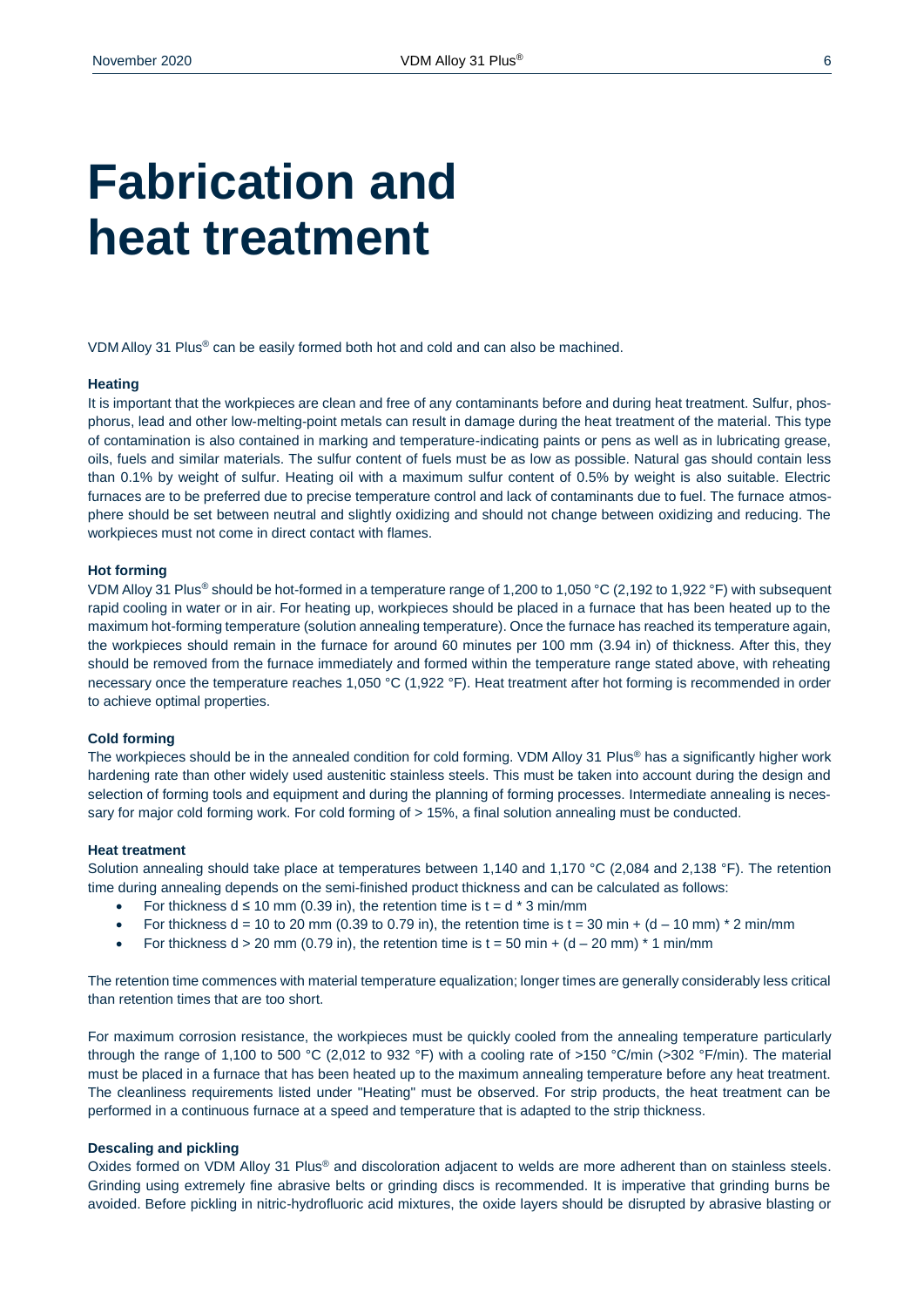fine grinding, or pre-treated in in a fused salt bath. The pickling baths used should be carefully monitored with regard to concentration and temperature.

#### **Machining**

VDM Alloy 31 Plus® should be machined in the heat-treated condition. Because of the considerably elevated tendency toward work hardening in comparison with low-alloy austenitic stainless steels, a low cutting speed and a feed level that is not too high should be selected and the cutting tool should be engaged at all times. An adequate depth of cut is important in order to cut below the previously formed strain-hardened zone. Optimum heat dissipation through the use of large quantities of suitable, preferably aqueous, lubricants has considerable influence on a stable machining process.

# **Welding information**

When welding nickel alloys and special stainless steels, the following information should be taken into account:

#### **Safety**

The safety recommendations of the manufacturer of welding consumables have to be taken into consideration especially to avoid dust and smoke exposure.

#### **Workplace**

A separately located workplace, which is specifically separated from areas in which C-steel is being processed, must be provided. Maximum cleanliness is required, and drafts should be avoided during gas-shielded welding.

#### **Auxiliary equipment and clothing**

Clean fine leather gloves and clean working clothes must be used.

#### **Tools and machines**

Tools that have been used for other materials may not be used for nickel alloys and stainless steels. Only stainless steel brushes may be used. Processing and treatment machines such as shears, punches or rollers must be fitted (felt, cardboard, films) so that the workpiece surfaces cannot be damaged by the pressing in of iron particles through such equipment, as this can lead to corrosion.

#### **Edge preparation**

Welding seam preparation should preferably be carried out using mechanical methods through lathing, milling or planning. Abrasive waterjet cutting or plasma cutting is also possible. In the latter case, however, the cut edge (seam flank) must be cleanly reworked. Careful grinding without overheating is also permissible.

#### **Striking the arc**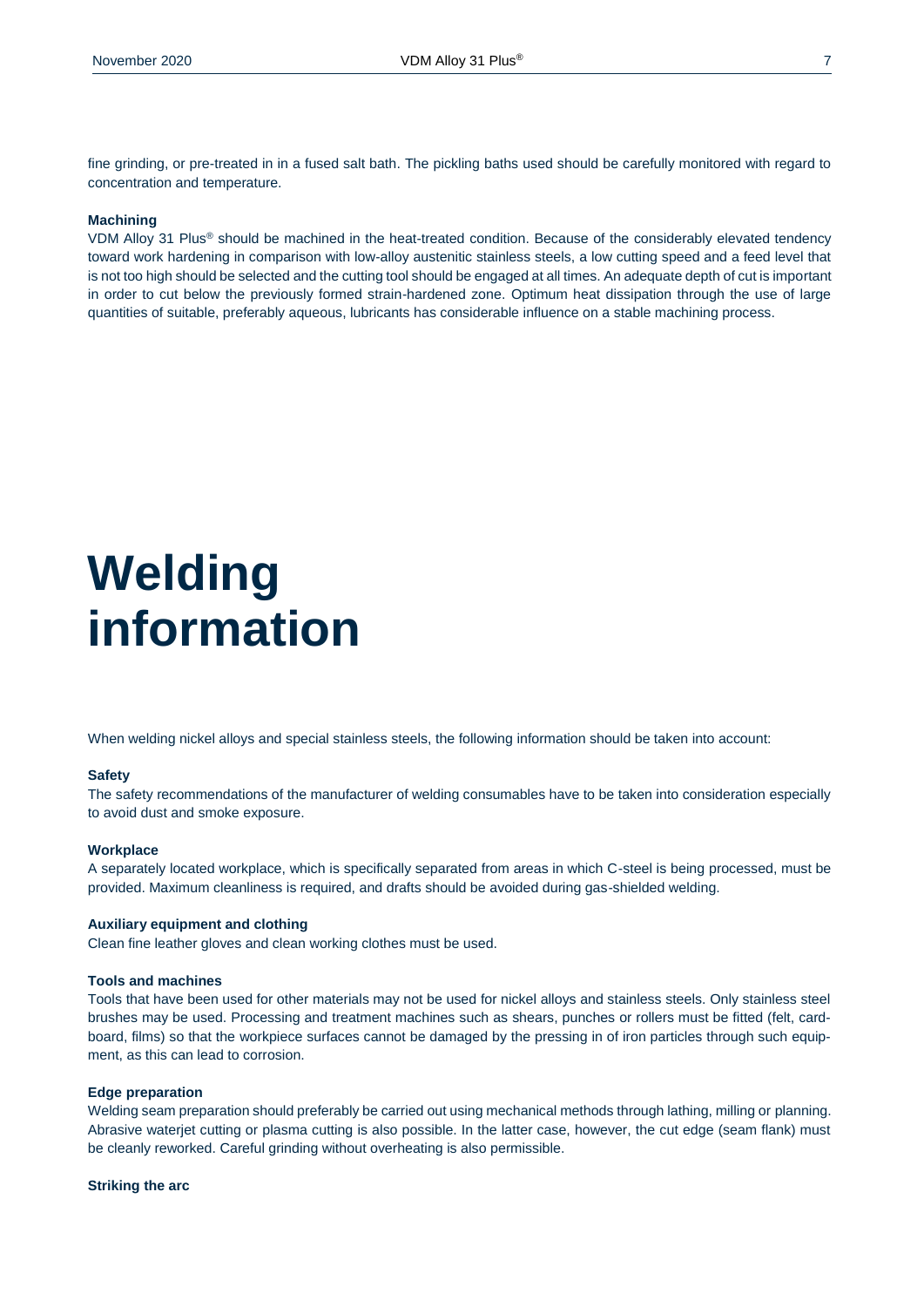The arc should only be struck in the seam area, such as on the weld edges or on an outlet piece (extension tab), and not on the component surface. Arc strikes are areas in which corrosion more easily occurs.

#### **Included angle**

Compared to C-steels, nickel alloys and special stainless steels exhibit lower heat conductivity and greater heat expansion. These properties must be taken into account by larger root openings or root gaps (1 to 3 mm, 0.039 to 0.118 in). Due to the viscosity of the welding material (compared to standard austenitic stainless steels) and the tendency to shrink, opening angles of 60 to  $70^{\circ}$  – as shown in Figure 5 – have to be provided for butt welds.





#### **Cleaning**

Cleaning of the base material in the seam area (both sides) and the welding filler (e.g. welding rod) should be carried out using acetone.

#### **Welding technique**

VDM Alloy 31 Plus® can be welded in most applications with VDM® FM 59 using conventional processes. This includes TIG and MAG welding. Pulsed arc welding is preferred for gas-shielded welding processes. For welding, VDM Alloy 31 Plus<sup>®</sup> should be in a solution-annealed condition and free of scale, grease and markings. When welding the root, care should be taken to achieve best quality root protection using pure argon, purity 99.99% or better so that the welding edge is free of oxides after welding the root. Root protection is also recommended for the first and, in certain cases depending on the welded construction, also for the second intermediate layer weld after root welding. Any tempering colors must be removed while the welding edge is still hot, preferably using a stainless steel brush.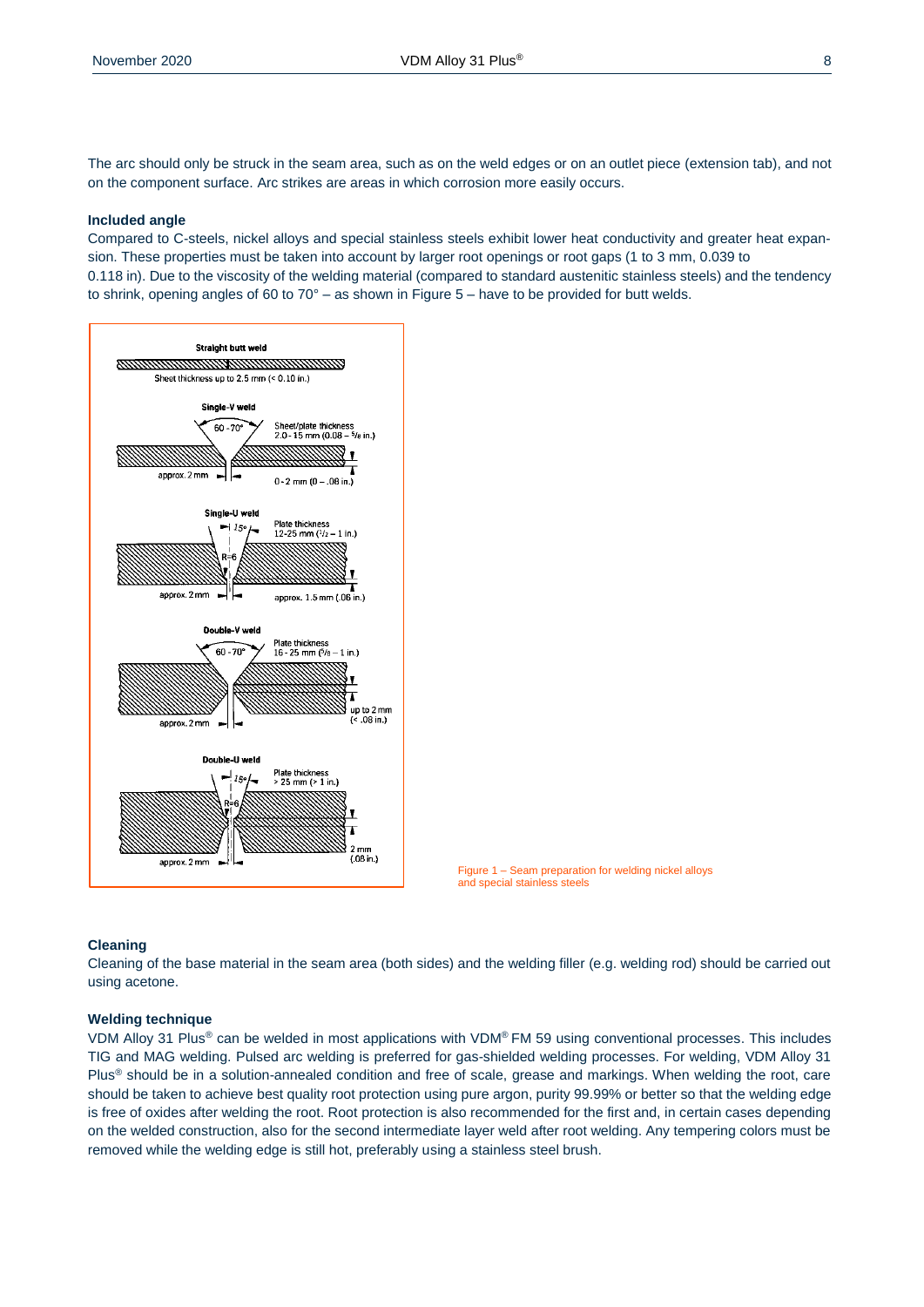#### **Welding filler**

The use of the following fillers is recommended for gas-shielded welding methods:

Welding rods and wire electrodes:

VDM® FM 59 (material no. 2.4607) UNS N06059 AWS A5.14: ERNiCrMo-13 DIN EN ISO 18274: S Ni 6059 (NiCr23Mo16) It is recommended to contact the manufacture for application in strongly oxidizing media.

#### **Welding parameters and influences**

It must be ensured that work is carried out using targeted heat application and low heat input as listed in Table 6 as an example. The stringer bead technique is recommended. The interpass temperature should not exceed 120 °C (248 °F). In principle, checking of welding parameters is necessary.

Heat input Q can be calculated as follows:

$$
Q = \frac{U \cdot 1 \cdot 60}{v \cdot 1,000} \left(\frac{kJ}{cm}\right)
$$

 $U =$  arc voltage, volts  $I =$  welding current strength, amperes  $v =$  welding speed, cm/min

#### **Post-treatment**

For the optimal performance of the work, insert the brush immediately after welding, i.e., while still warm, without additional pickling to the desired surface condition, i.e., discoloration can be removed completely. Pickling, if required, should generally be the last operation in the welding process. Information contained in the section entitled "Descaling and pickling" must be observed. Heat treatments are normally not required before or after welding.

| <b>Thickness</b> | Welding tech-<br>nique | <b>Filler material</b>  | Intermediate<br>and final passes |            | <b>Welding speed</b> | <b>Shielding gas</b> |                       |
|------------------|------------------------|-------------------------|----------------------------------|------------|----------------------|----------------------|-----------------------|
| mm (in)          |                        | <b>Diameter</b><br>(mm) | $\mathsf{I}$ in (A)              | U in $(V)$ | (cm/min)             | <b>Type</b>          | Rate<br>$($ l/min $)$ |
| 8<br>(0.314)     | $v - TIG$              | 1.2<br>(0.047)          | 150-170                          | 11         | 19                   | $\mathsf{I}$         | $8 - 13$              |
| 25<br>(0.984)    | <b>TIG</b>             | 1.2<br>(0.047)          | 190-210                          | 23-25      | 24,5                 | $\mathsf{I}$         | $12 - 16$             |

Table 5 – Welding parameters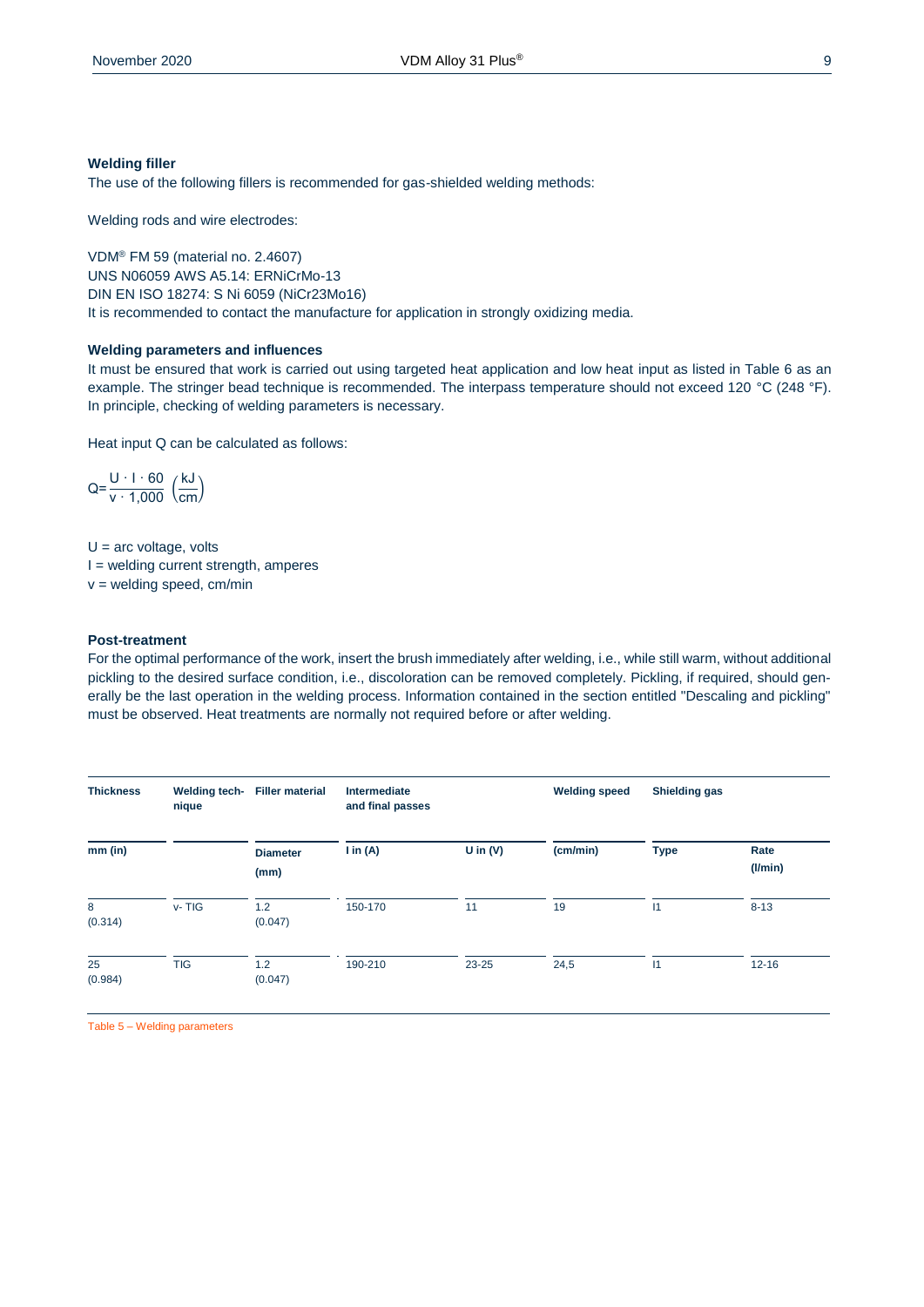# **Availability**

VDM Alloy 31 Plus® is available in the following standard semi-finished forms:

#### **Sheet**

Delivery condition: Hot- or cold-rolled, heat-treated, de-scaled or pickled

| <b>Condition</b>                      | <b>Thickness</b>     | Width                | Length                 | Piece weight            |
|---------------------------------------|----------------------|----------------------|------------------------|-------------------------|
|                                       | $mm$ (in)            | $mm$ (in)            | $mm$ (in)              | Kg (lb)                 |
| Cold rolled                           | $1 - 7(0.04 - 0.28)$ | $\leq$ 2,500 (98.43) | $\leq$ 12,500 (492.13) |                         |
| Hot rolled*                           | 3-30 (0.118-1.181)   | $\leq$ 2,500 (98.43) | $\leq$ 12,500 (492.13) | $\leq$ 1,650 (3,637.63) |
| * 2 mm (0.08 in) thickness on request |                      |                      |                        |                         |

#### **Strip**

Delivery condition: Cold-rolled, heat-treated, pickled or bright annealed

| <b>Thickness</b><br>$mm$ (in) | Width<br>$mm$ (in) | Coil - inside diameter<br>$mm$ (in) |          |          |          |
|-------------------------------|--------------------|-------------------------------------|----------|----------|----------|
| $0.03 - 0.15$                 | 4-230              | 300                                 | 400      | 500      |          |
| $(0.00118 - 0.006)$           | $(0.16 - 9.06)$    | (11.811)                            | (15.748) | (19.685) |          |
| $0.15 - 0.25$                 | 4-720              | 300                                 | 400      | 500      |          |
| $(0.006 - 0.01)$              | $(0.16 - 28.34)$   | (11.811)                            | (15.748) | (19.685) |          |
| $0.25 - 0.6$                  | 6-750              |                                     | 400      | 500      | 600      |
| $(0.01 - 0.024)$              | $(0.24 - 29.5)$    |                                     | (15.748) | (19.685) | (23.622) |
| $0.6 - 1$                     | 8-750              |                                     | 400      | 500      | 600      |
| $(0.024 - 0.0393)$            | $(0.32 - 29.5)$    |                                     | (15.748) | (19.685) | (23.622) |
| $1 - 2$                       | 15-750             |                                     | 400      | 500      | 600      |
| $(0.0393 - 0.0787)$           | $(0.6 - 29.5)$     |                                     | (15.748) | (19.685) | (23.622) |
| $2 - 3$                       | 25-750             |                                     | 400      | 500      | 600      |
| $(0.078 - 0.118)$             | $(0.98 - 29.5)$    |                                     | (15.748) | (19.685) | (23.622) |

Other shapes and dimensions (such as rods, wires, discs, rings, seamless or longitudinally welded pipes and forgings) can be requested.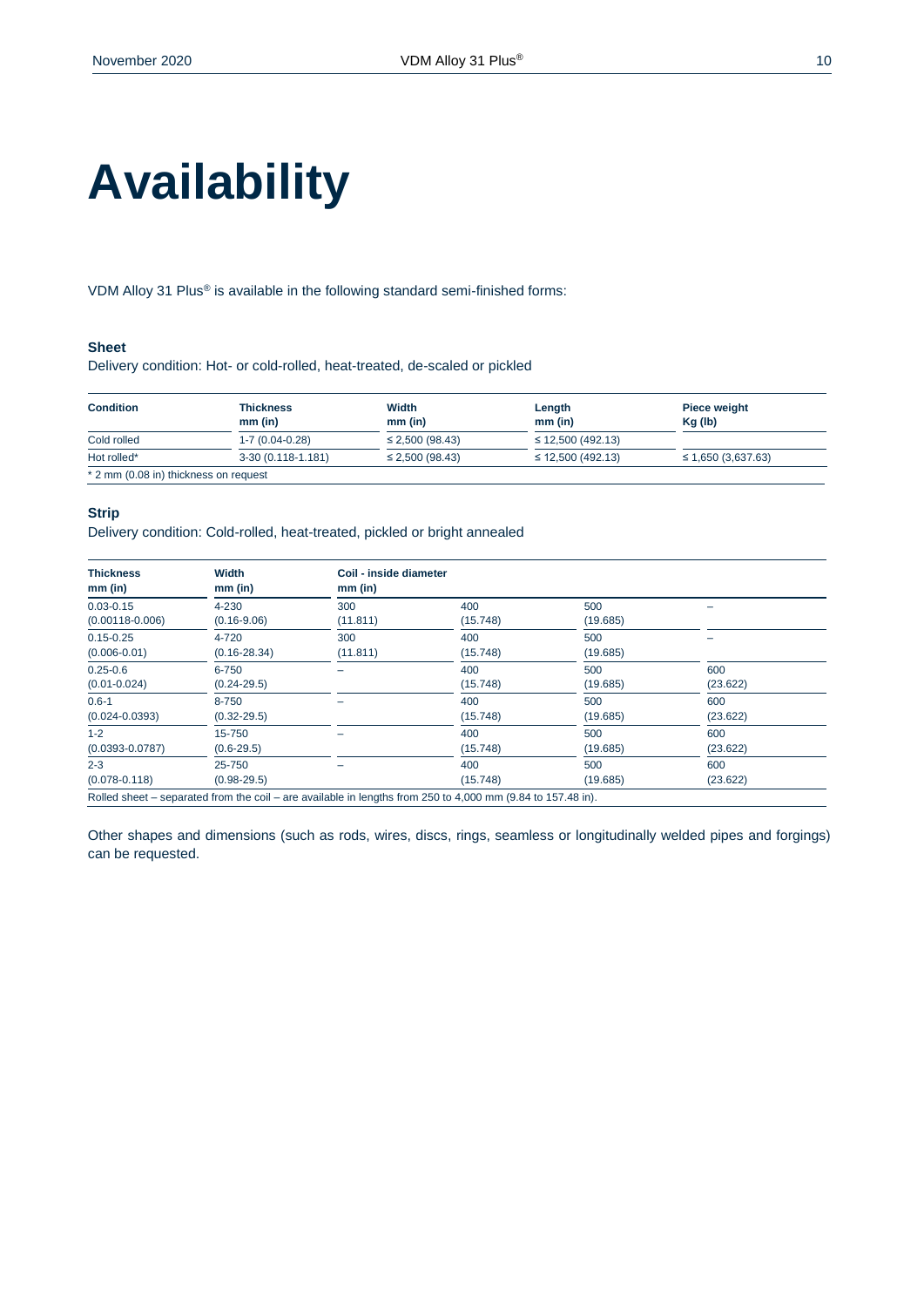# **Publications**

The following technical literature has been published about the material VDM Alloy 31 Plus®:

H. Alves, R. Behrens, F. Winter: "UNS N08031 and UNS N08031 Plus, multipurpose alloys for the chemical process industry and related applications", CORROSION 2016, Paper No. 7563, NACE International, Vancouver, British Columbia, 2016.

H. Alves, R. Behrens, L. Paul: "Evolution of Nickel Base Alloys – Modification to Traditional Alloys for Specific Applications", CORROSION 2014, Paper No. 4317, NACE International, San Antonio, Texas, 2014.

R. Behrens, F. Stenner, H. Alves: "New developed 6‐Mo super‐austenitic stainless steel with low sigma solvus temperature and high resistance to localised corrosion", CORROSION 2013, Paper No. 2228, NACE International, Orlando, Florida, 2013.